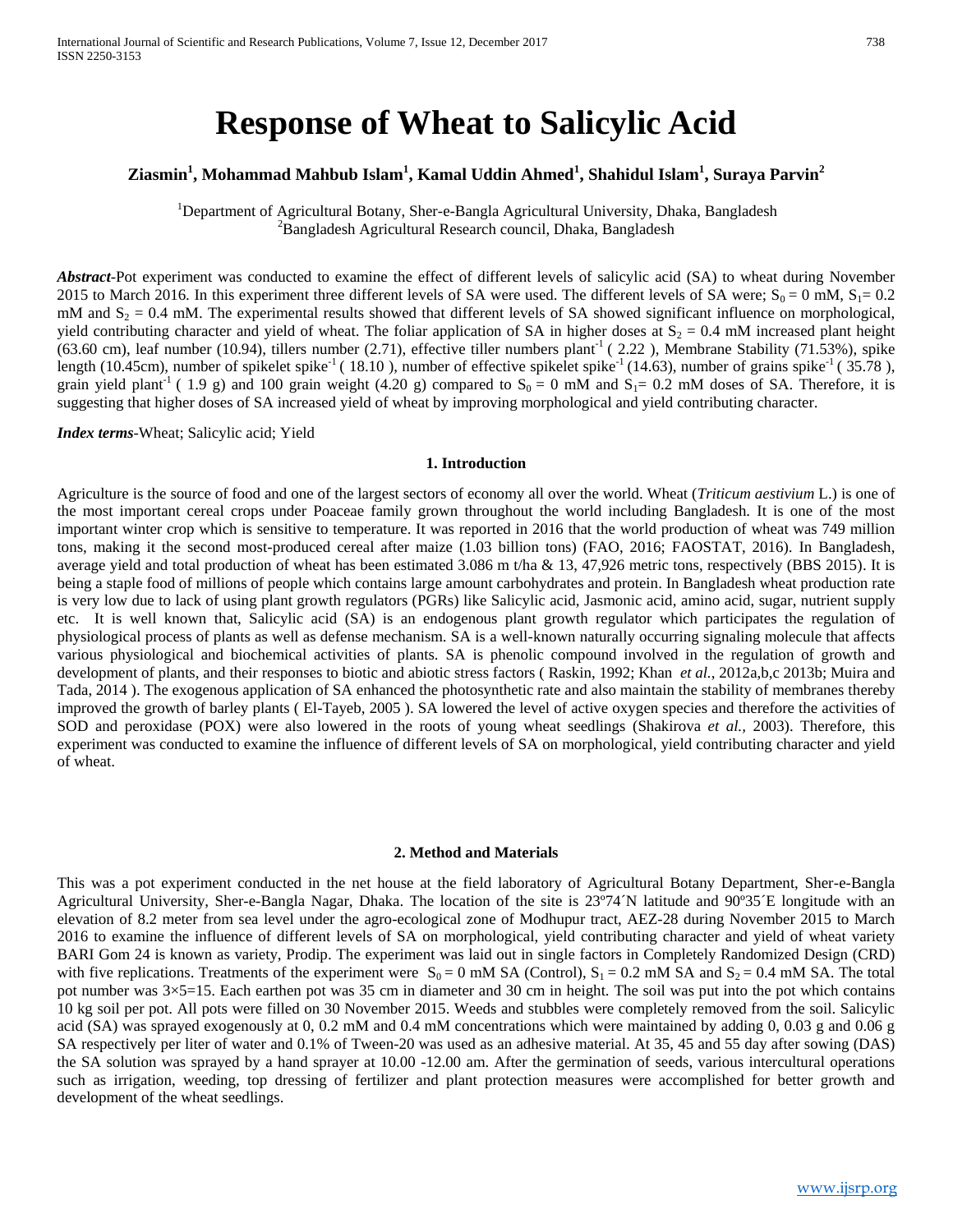## **3. Result and Discussion**

## **Plant height (cm)**

It is well known that, salicylic acid (SA) is an endogenous plant growth regulator which participates the regulation of physiological process of plants as well as defense mechanism. Numerous author stated that SA treatment enhances the plant growth in terms of root, shoot, length and biomass production. Growth stimulating effects of SA has been previously reported in soybean (Gutierrez-coronado *et al.*, 1998), wheat (Shakirova *et al.*, 2003). However little is known about the influence of SA to change the morphological characters of wheat including plant height in our climatic and edaphic condition. Therefore, I used different concentrations of SA to find the contribution of SA on change in plant height of wheat. The experiment results showed a significant effect on plant height of wheat with SA at 60 DAS (Table 1). The tallest plant height was recorded 63.6 cm from  $S_2$  or 0.4 mM SA whereas the smallest plant height 61.55 cm from  $S_0$  or control. The increase of plant height of wheat dependents on different concentrations: higher concentration showed better results than lower concentration. Kang *et al.,* 2012 reported that, SA increase plant height, dry mass and less wilting of leaves in wheat plant.The positive effect of foliar application of SA on the growth parameters and water status have also been reported under stress conditions (Khodary, 2004; Hussein *et al.,* 2007 ;). All together these results suggest that SA increased plant height of wheat as other growth promoting substances.

## **Number of leaves per plant**

The leaf number is a fundamental morphological character for plant growth and development as leaf is the main photosynthetic organ. SA is a well-known naturally occurring signaling molecule that affects various physiological and biochemical activities of plants. Salicylic acid is a plant growth regulator that plays a significant role in abiotic stress. Usage of Salicylic acid had showed significant variation on the number of leaves per plant of wheat at 60 DAS (table 1). The highest number of leaves per plant was recorded 10.94 from  $S_2$  or 0.4 mM SA and lowest number of leaves per plant was recorded 9.6 from  $S_0$  or control. The increase of leaf numbers of wheat dependents on different concentrations: higher concentration showed better results than lower concentration. Farahbakhsh and Saiid (2011) who reported that high concentration of SA (200 ppm) caused an increase of 74.94% in leaf area and number of leaf. Zhou *et al.* (1999) also indicate that SA increases the leaf number in sugarcane plants. From these results it was found that SA increased leaves per plant of wheat.

## **Number of Tiller per plant**

It is well known that, Salicylic acid (SA), a group of phenol compounds, is an endogenous growth regulator. SA and other salicylates are known to affect various physiological and biochemical activities of plants and may play a key role in regulating their growth and productivity (Hayat *et al.*, 2010). In present study, Usage of Salicylic acid had showed significant variation on the number of tiller per plant of wheat at 60 DAS (Table 1). The highest number of tillers per plant was recorded 2.71 from  $S_2$  or 0.4 mM SA and lowest number of tillers per plant was recorded 2.24 from  $S_0$  or control. Similarly Shakirova *et al.* (2003) found that the positive effect of SA on number of tillers plant<sup>-1</sup> of wheat can be increased due to its influence on the other plant hormones. Azimi *et al.* (2013) also reported that SA had significant effects on number of tiller per  $m<sup>2</sup>$  and maximum tiller was observed at 1.5mM across SA treatments. So, these results suggest that SA increases tiller per plant of wheat as other growth promoting substances.

# **Number of Effective Tiller plant-1**

Variation of the number of effective tiller plant<sup>-1</sup> of wheat at 60 DAS had been influenced significantly by the Application of SA (Table 1). The highest number of effective tillers per plant was recorded 2.22 from  $S_2$  or 0.4 mM SA and lowest number of effective tillers per plant was recorded 1.86 from  $S_0$  or control. Azimi *et al.* (2013) reported that SA had significantly effects on number of tiller per  $m<sup>2</sup>$  and maximum tiller was observed at 1.5mM across SA treatments. So, these results suggest that SA increases effective tiller per plant of wheat which consistent with many other previous findings.

| Table:1. Data on plant height, leaf number, tiller number and effective tiller number of wheat at 60 DAS as influenced by |                    |                                                             |  |                                           |                     |  |  |  |  |
|---------------------------------------------------------------------------------------------------------------------------|--------------------|-------------------------------------------------------------|--|-------------------------------------------|---------------------|--|--|--|--|
| different levels of salicylic acid                                                                                        |                    |                                                             |  |                                           |                     |  |  |  |  |
|                                                                                                                           | $C = 12 - 12 - 12$ | $\mathbf{D}$ $\mathbf{L}$ and $\mathbf{L}$ and $\mathbf{L}$ |  | $T^{\prime\prime}$ ii $\ldots$ N $\ldots$ | $TSP_{1} = 121211N$ |  |  |  |  |

| <b>Salicylic acid</b><br>level | <b>Plant height</b> | Leaf No. | Tiller No. | <b>Effective tiller No.</b> |
|--------------------------------|---------------------|----------|------------|-----------------------------|
| ാ                              | 61.55c              | 9.60b    | 2.24c      | 1.86b                       |
|                                | 62.91b              | 10.68a   | 2.45b      | 2.01b                       |
| $\mathbf{v}_2$                 | 63.60a              | 10.94a   | 2.71a      | 2.22a                       |
| LSd(0.01)                      | 0.07                | 0.45     | 0.35       | 0.23                        |
| $Cv\%$                         | 7.11                | 4.51     | 8.50       | 9.58                        |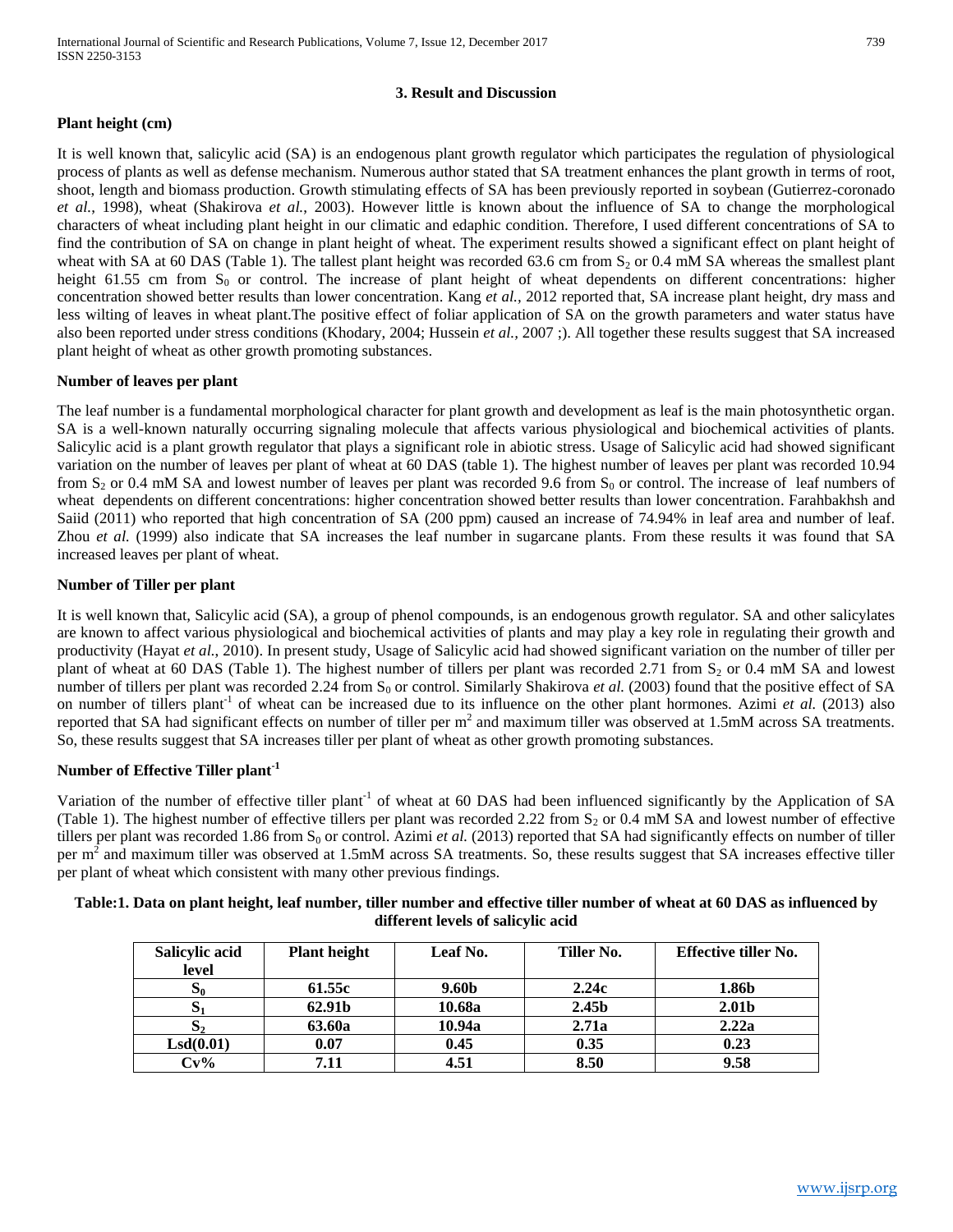## **Spike Length (cm)**

Spike Length was significantly influenced by the Application of Salicylic Acid (Table 1). The highest Spike Length was recorded 10.45cm from  $S_2$  or 0.4 mM SA and lowest Spike Length was recorded 9.72 cm from  $S_0$  or control. SA and other salicylates are known to affect various physiological and biochemical activities of plants and may play a key role in regulating their growth and productivity (Hayat *et al.*, 2010). So, it was clear that with application of SA correspondingly increase Spike Length.

#### **Number of Spikelet per spike**

Number of Spikelet per spike had been influenced significantly by the Application of Salicylic Acid (Table 2). The highest Number of Spikelet spike<sup>-1</sup> was recorded 18.10 from S<sub>2</sub> or 0.4 mM SA and lowest Number of Spikelet spike<sup>-1</sup> was recorded 15.98 from S<sub>0</sub> or control. The Number of Spikelet spike<sup>-1</sup>significantly increased with the increase of Salicylic Acid. Aldesuquy *et al.* (2012) stated that mechanism of SA induced yield enhancement might be an increase in the number of spikelets because SA has the capacity to both directly or indirectly regulate yield. These results are in a good agreement with those obtained by Khan *et al.* (2003) with maize and soybean. From the study of results it was found that higher concentration of SA increases Number of Spikelet spike<sup>-1</sup> than lower concentration in wheat.

## **Number of Effective Spikelet per spike**

Number of Effective Spikelet spike<sup>-1</sup> had been influenced significantly by the Application of Salicylic Acid (Table 2). The highest Number of Effective Spikelet spike<sup>-1</sup> was recorded 14.63 from S<sub>2</sub> or 0.4 mM SA and lowest Number of Effective Spikelet spike<sup>-1</sup> was recorded 12.90 from  $S_0$  or control. The Number of Spikelet spike<sup>-1</sup> significantly increased with the increase of Salicylic Acid. Aldesuquy *et al.* (2012) stated that mechanism of SA induced yield enhancement might be an increase in the number of spikelets because SA has the capacity to both directly or indirectly regulate yield.

## **Number of Grain spike-1**

Number of Grain spike<sup>-1</sup> had been influenced significantly by the Application of Salicylic Acid (Table 2). The highest Number of Grain spike<sup>-1</sup> was recorded 35.78 from S<sub>2</sub> or 0.4 mM SA and lowest Number of Grain spike<sup>-1</sup> was recorded 30.57 from S<sub>0</sub> or control. Abdelkader et al., (2012) stated that SA promotes crop production and counteracts the yield components inhibition caused by abiotic stresses, including drought stress in wheat plants. So it can easily understand that the Number of Grain per spike significantly increased with the increasing level of Salicylic Acid.

| Salicylic acid | <b>Spike Length</b> | <b>Number of Spikelet</b> | <b>Number of Effective</b>   | <b>Number of Grain</b> |
|----------------|---------------------|---------------------------|------------------------------|------------------------|
| level          | (cm)                | $spike-1$                 | Spikelet spike <sup>-1</sup> | spike $1$              |
| $S_0$          | 9.72c               | 15.98a                    | 12.9c                        | 30.57a                 |
| $S_1$          | 10.15b              | 17.15a                    | 13.85b                       | 33.83ab                |
| S <sub>2</sub> | 10.45a              | 18.1b                     | 14.63a                       | 35.78b                 |
| LSd(0.01)      | 0.35                | 1.50                      | 2.1                          | 1.97                   |
| $Cv\%$         | 5.19                | 4.50                      | 4.8                          |                        |

# **Table: 2. Data on spike length, number of spikelet, number of effective spikelet and number of grain spike-1 of wheat as influenced by different levels of salicylic acid**

## **Grain Yield Plant-1 (gm)**

Grain Yield per Plant had been influenced significantly by the Application of Salicylic Acid (Figure 1). The highest amount of Grain Yield per Plant was recorded 1.9 gm from  $S_2$  or 0.4 mM SA and lowest amount of Grain yield plant<sup>-1</sup> was recorded 1.57 gm from  $S_0$ or control. Zhou *et al.(*1999) reported that maize stem injected with SA produced 9% more grain weight. These results are consistent with the present morphological and yield contributing characters such as plant height, number of leaves Plant<sup>-1</sup>, tillers Plant<sup>-1</sup>, effective tillers Plant<sup>-1</sup>, number of spikelet spike<sup>-1</sup>, number of effective spikelet spike<sup>-1</sup> and number of grains spike<sup>-1</sup>. From this experiment it was found that the Grain yield plant<sup>-1</sup> of wheat increase is concentration dependent, higher concentration showed better results than lower concentration.

#### **100 Grain Weight (gm)**

It is well known that, Salicylic acid (SA) is an endogenous growth regulator which participates the regulation of physiological process of plants as well as defense mechanism and growth. However little is known about the influence of SA to increase the 100 Grain Weight of wheat in our climatic and edaphic condition. Therefore I used different concentrations of SA to find the contribution of SA on change in 100 Grain Weight of wheat. 100 Grain Weight had been influenced significantly by the Application of Salicylic Acid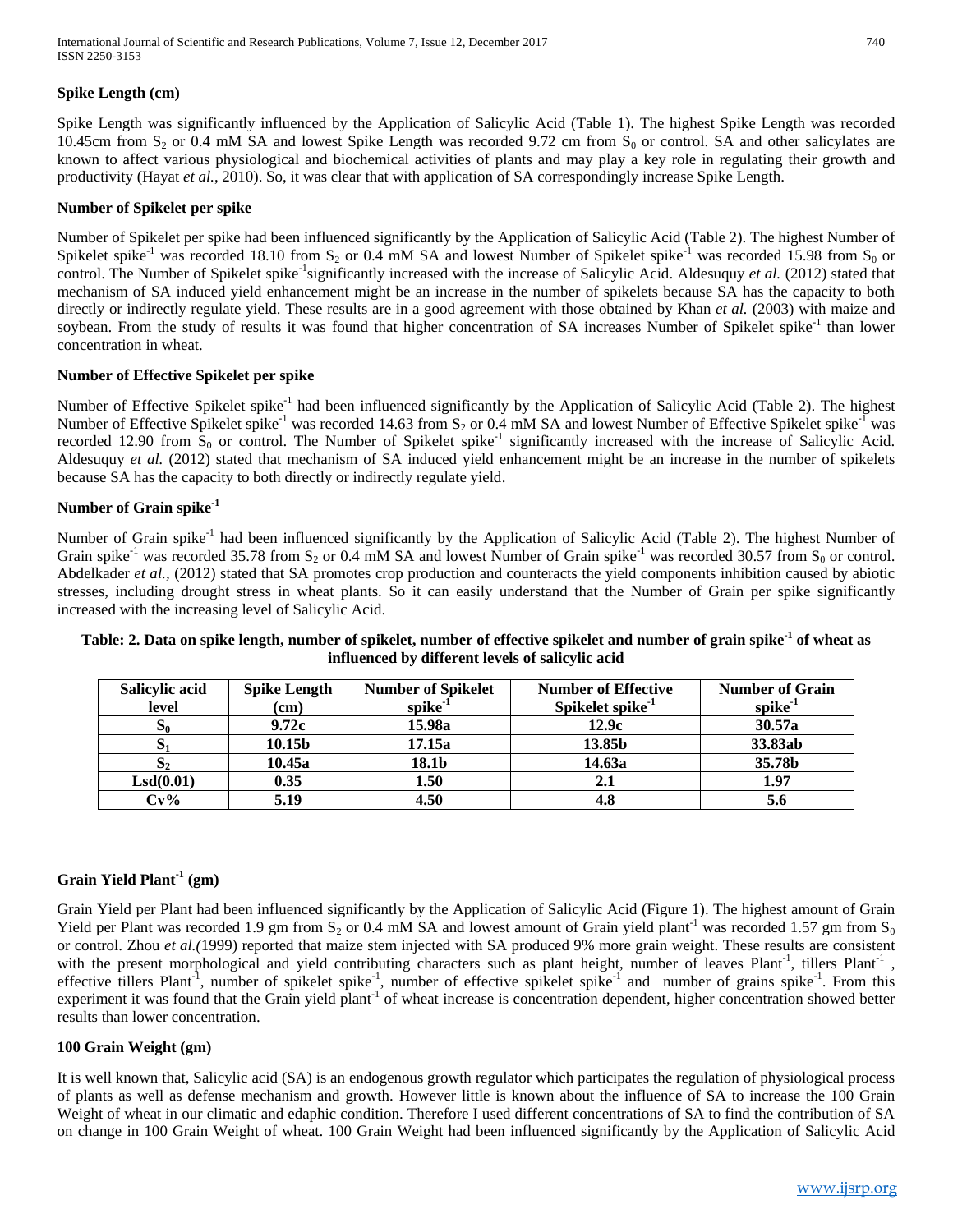(Figure 2). The highest amount of 100 Grain Weight was recorded 4.20 gm from  $S_2$  or 0.4 mM SA and lowest amount of 100 Grain Weight was recorded 3.37 gm from  $S_0$  or control. The amount of 100 Grain Weight was significantly increased with the increase of Salicylic Acid. Some studies have indicated that salicylic acid can enhance the plant growth, yield and quality (Khodary, 2004). El-Tayeb (2005) reported that SA pretreatment increased grain weight in the barley seedlings. These results are consistent with the present morphological and yield contributing characters such as plant height, number of leaves Plant<sup>-1</sup>, tillers Plant<sup>-1</sup>, effective tillers Plant<sup>-1</sup>, number of spikelet spike<sup>-1</sup>, number of effective spikelet spike<sup>-1</sup> and number of grains spike<sup>-1</sup> (Table 1 and 2). These results suggest that higher doses of SA increased 100 Grain Weight of wheat than lower doses.



 $S_0$  = no Salicylic acid,  $S_1$  = 0.2 mM SA,  $S_2$  = 0.4 mM SA

**Figure-1. Effect of different levels of Salicylic Acid on Grain Yield Plant-1 of wheat (LSD 0.01=0.23).**



 $S0 =$  no Salicylic acid,  $S1 = 0.2$  mM SA,  $S2 = 0.4$  mM SA

## **Figure 2. Effect of different levels of Salicylic Acid on 100 Grain Weight of wheat (LSD 0.01=0.59)**

#### **REFERENCES**

- [1] Abdelkader AF, Hassanein RA, Ali H (2012) Studies on effects of salicylic acid and Thoreau on biochemical activities and yield production in wheat (Triticum aestivum var. Gimaza 9) plants grown under drought stress. African Journal of Biotechnology 11(64): 12728-12739.
- [2] Aldesuquy, H. S., Abbas, M. A., Abo-Hamed, S. A., Elhakem, A. H. and Alsokari, S. S. (2012). Glycinebetaine and salicylic acid induced modification in productivity of two different cultivars of wheat grown under water stress. *J. Stress Physio. and Bioc.,* **8**(2): 72-89.
- [3] Al-Hakimi A.M.A., Hamada A.M. (2001): Counteraction of salinity stress on wheat plants by grain soaking in ascorbic acid, thiamin or sodium salicylate. Biol. Plant., 44: 253–261.
- [4] Azimi, M. S., Daneshian, J., Sayfzadeh, S. and Zare, S. (2013). Evaluation of amino acid and salicylic acid application on yield and growth of wheat under water deficit*. Intl. J. Agri. Crop Sci.,* **5**(8): 816-819.
- [5] BBS (Bangladesh Bureau of Statistics). (2015). Statistical Year Book of Bangladesh. BBS Div. Min.Plan. Govt. Peoples Repub. Bangladesh. p. 37.
- [6] El-Tayeb, M.A., El-Enany, A.E. and Ahmed, N.L. (2005). Salicylic acid-induced adaptive response to copper stress in sunflower. *Plant Growth Regul.,* **50**: 191–199.
- [7] Farahbakhsh, H. and Saiid, M. S. (2011). Effects of foliar application of salicylic acid on vegetative growth of maize under saline conditions. *Afr. J. Plant Sci.,* **5**(10): 575-578.
- *[8]* FAO (Food and Agriculture Organization). (2016). *World food situation: FAO cereal supply and demand brief.* Rome, Italy: United Nations. In[: https://en.wikipedia.org/wiki/Wheat](https://en.wikipedia.org/wiki/Wheat)
- [9] Gutiérrez-Coronado, M. A., Trejo-López, C. and Larqué-Saavedra, A. (1998). Effects of salicylic acid on the growth of roots and shoots in soybean. *Plant Physiol. Biochem.,* **36**:563-565.